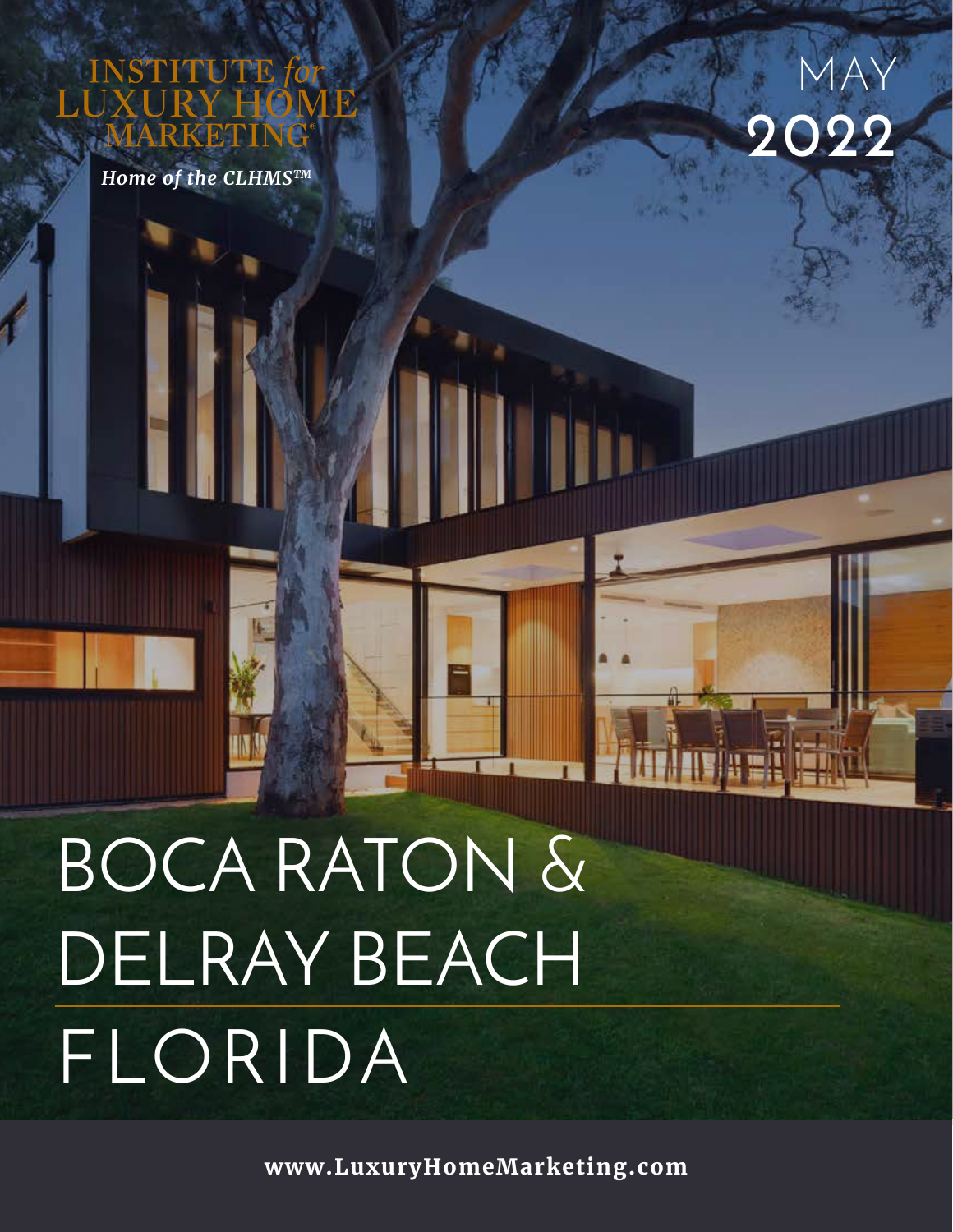# BOCA/DELRAY **SINGLE-FAMILY HOMES**

#### **LUXURY INVENTORY VS. SALES | APRIL 2022**

Inventory Sales

#### *Luxury Benchmark Price<sup>1</sup>:* **\$1***,***200***,***000**



| Square Feet <sup>3</sup> | Price         | <b>Beds</b>   | <b>Baths</b>  | Sold                    | Inventory | <b>Sales Ratio</b> |
|--------------------------|---------------|---------------|---------------|-------------------------|-----------|--------------------|
| -Range-                  | -Median Sold- | -Median Sold- | -Median Sold- | -Total-                 | -Total-   | -Sold/Inventory-   |
| $0 - 2,999$              | \$1,681,500   | 4             | 3             | 24                      | 54        | 44%                |
| $3,000 - 3,999$          | \$1,700,000   | 4             | 4             | 35                      | 45        | 78%                |
| $4,000 - 4,999$          | \$2,250,000   | 4             | 5             | 21                      | 39        | 54%                |
| $5,000 - 5,999$          | \$3,212,500   | 5             | 7             | 14                      | 33        | 42%                |
| $6,000 - 6,999$          | \$6,350,000   | 6             | 8             | $\overline{2}$          | 17        | 12%                |
| $7,000+$                 | \$5,000,000   | 6             | 9             | $\overline{\mathbf{3}}$ | 36        | 8%                 |

*1 The luxury threshold price is set by The Institute for Luxury Home Marketing. 2Sales Ratio defines market speed and market type: Buyer's < 14.5%; Balanced >= 14.5 to < 20.5%; Seller's >= 20.5% plus. If >100% MLS® data reported previous month's sales exceeded current inventory.*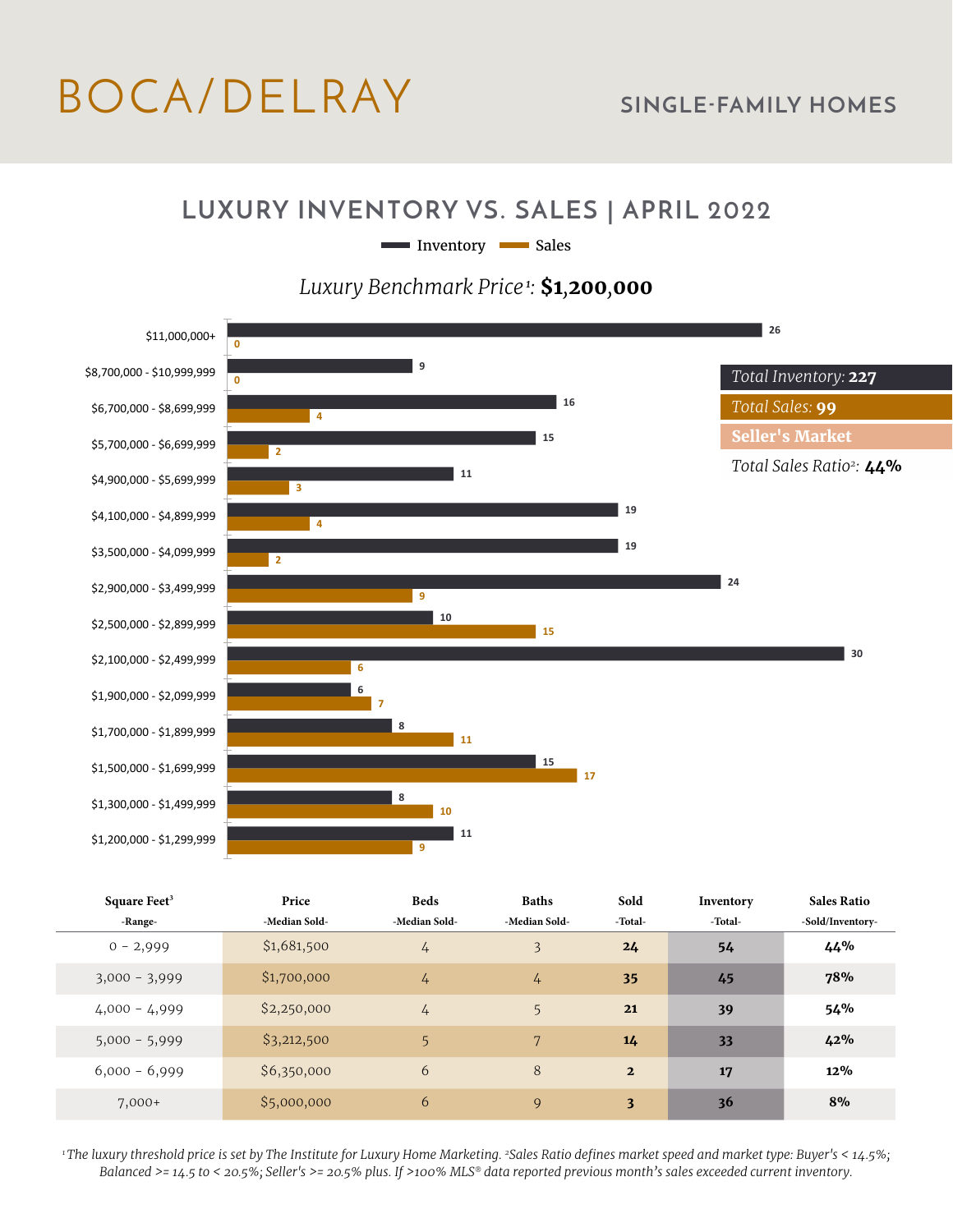# BOCA/DELRAY **SINGLE-FAMILY HOMES**



### **MEDIAN DATA REVIEW | APRIL**



### **BOCA/DELRAY MARKET SUMMARY | APRIL 2022**

- The Boca/Delray single-family luxury market is a **Seller's Market** with a **44% Sales Ratio**.
- Homes sold for a median of **100.00% of list price** in April 2022.
- The most active price band is **\$2,500,000-\$2,899,999**, where the sales ratio is **150%**.
- The median luxury sales price for single-family homes is **\$1,958,000**.
- The median days on market for April 2022 was **7** days, down from **24** in April 2021.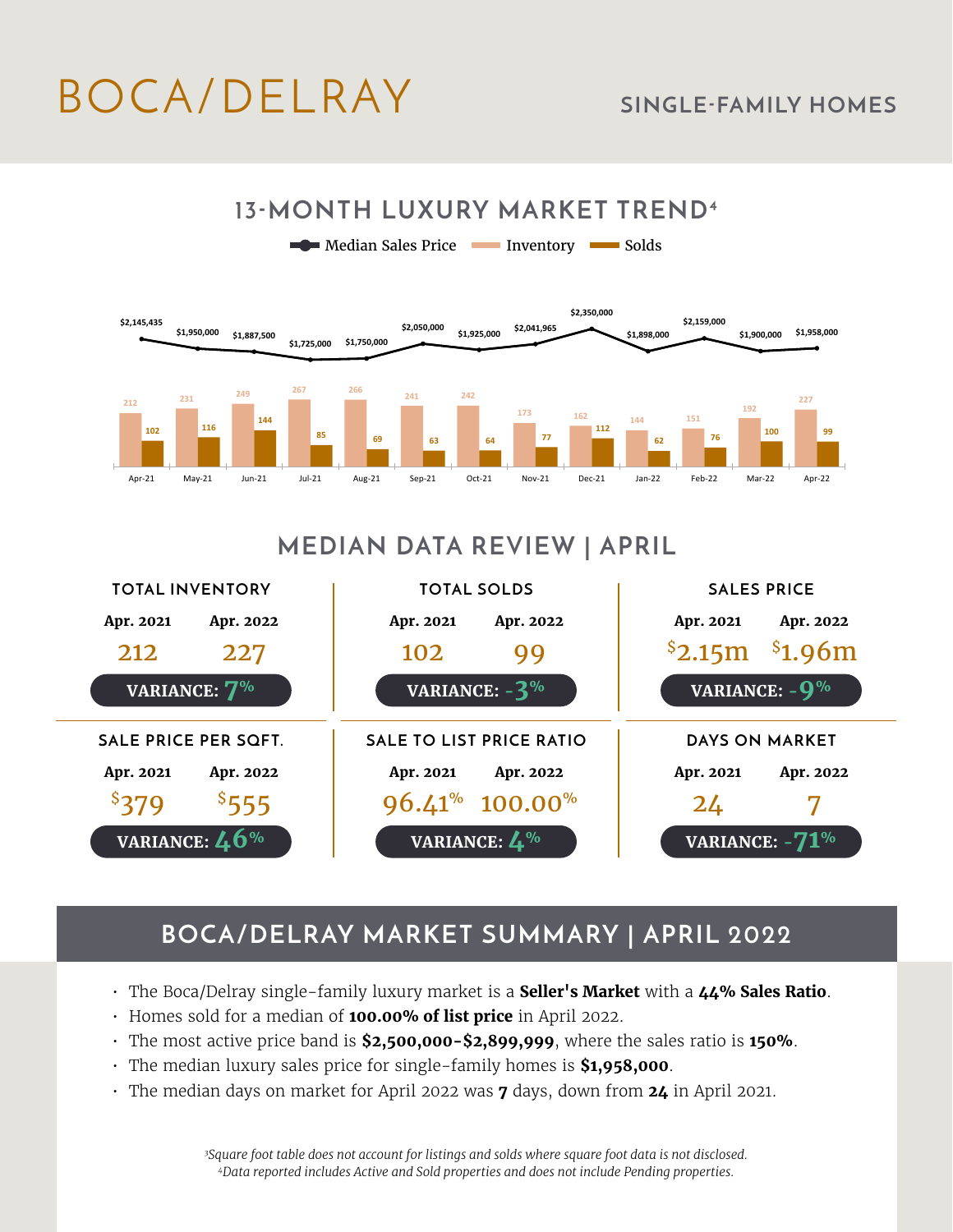# BOCA/DELRAY **ATTACHED HOMES**

#### **LUXURY INVENTORY VS. SALES | APRIL 2022**

Inventory Sales

#### *Luxury Benchmark Price<sup>1</sup>:* **\$500***,***000**



| Square Feet <sup>3</sup> | Price         | <b>Beds</b>    | <b>Baths</b>   | Sold                    | Inventory | <b>Sales Ratio</b> |
|--------------------------|---------------|----------------|----------------|-------------------------|-----------|--------------------|
| -Range-                  | -Median Sold- | -Median Sold-  | -Median Sold-  | -Total-                 | -Total-   | -Sold/Inventory-   |
| $0 - 1,999$              | \$699,000     | $\overline{2}$ | $\overline{2}$ | 65                      | 50        | 130%               |
| $2,000 - 2,499$          | \$907,000     | $\overline{3}$ | 3              | 21                      | 21        | $100\%$            |
| $2,500 - 2,999$          | \$1,622,500   | $\overline{3}$ | 3              | 14                      | 13        | 108%               |
| $3,000 - 3,499$          | \$3,600,000   | 3              | $\frac{1}{4}$  | $\overline{\mathbf{3}}$ | 18        | 17%                |
| $3,500 - 3,999$          | \$3,650,000   | 3              | 5              | $\overline{2}$          | 7         | 29%                |
| $4,000+$                 | \$9,400,000   | 4              | 7              | $\mathbf{1}$            | 12        | 8%                 |

*1 The luxury threshold price is set by The Institute for Luxury Home Marketing. 2Sales Ratio defines market speed and market type: Buyer's < 14.5%; Balanced >= 14.5 to < 20.5%; Seller's >= 20.5% plus. If >100% MLS® data reported previous month's sales exceeded current inventory.*